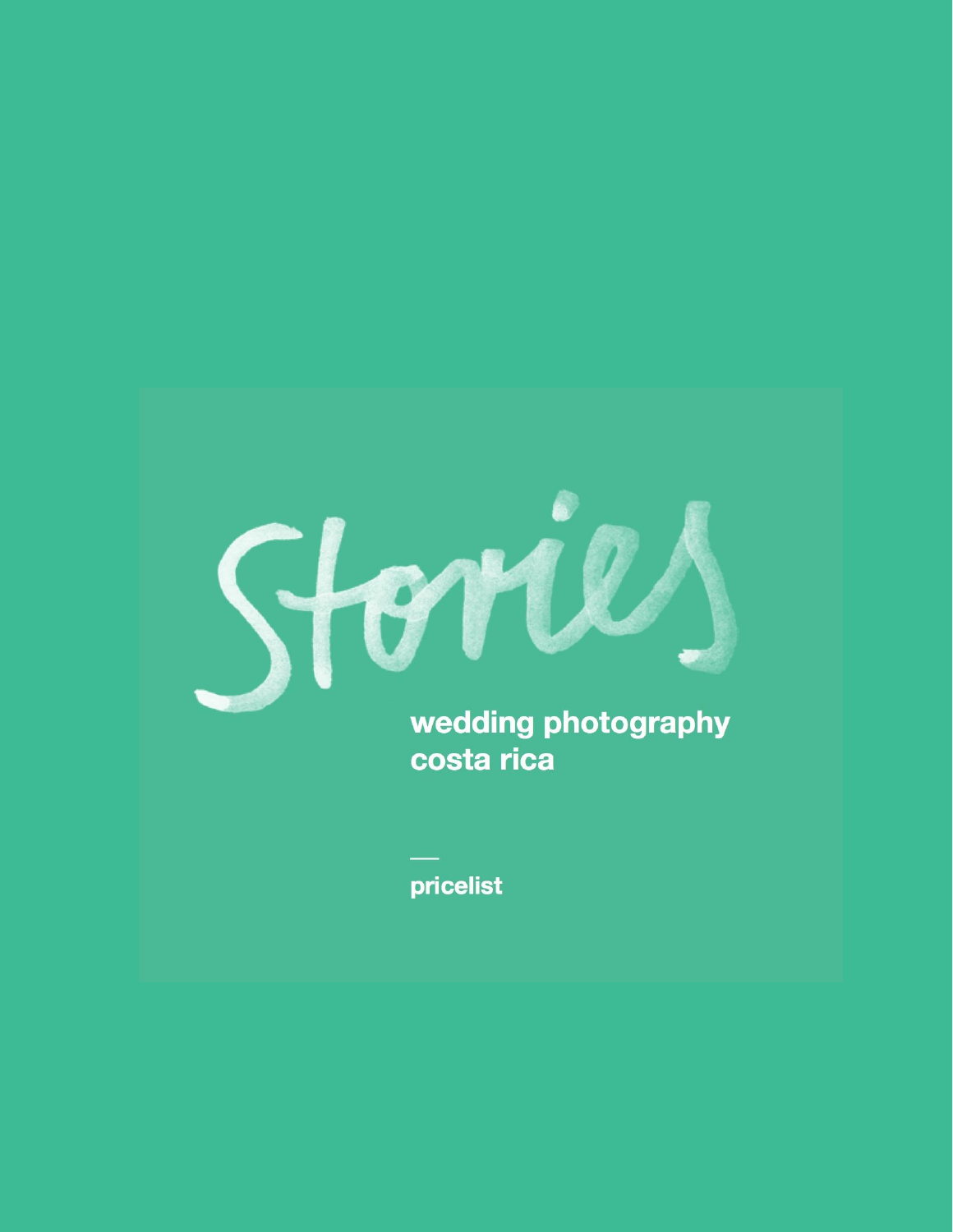| <b>Pricelist</b>                                  |                 |                | <b>Sergio Pucci</b> | <b>Diego Solis</b><br>or<br><b>Jose Argüello</b> |
|---------------------------------------------------|-----------------|----------------|---------------------|--------------------------------------------------|
| Compact package<br>Regular package<br>Extra hour  | 4 hr<br>6 hr    |                | \$2.350<br>\$350    | \$1.450<br>\$1.850<br>\$250                      |
| <b>Extras</b><br>Extra day session<br>Photo booth | 2 <sub>hr</sub> | \$700<br>\$450 |                     |                                                  |

Note: to know more about the photographers please visit "about us" on our website and request a portfolio from the photographer that better suits your budget.

# **Compact package**

 Unlimited photos taken throughout 4 hours (preparation for the ceremony, ceremony, couple session).

A link to download all the images in high resolution, all images are retouched and digitally optimized in Photoshop (averaging about 50-75 per hour). The link will include a copy of all the images retouched in both color and black and white. The link to download the photos will be sent 4 - 5 weeks after the wedding and a summary with the best images will be posted on the Stories Wedding Photography website blog.

# **Regular package**

Unlimited photos taken throughout 6 hours (preparation for the ceremony, ceremony, couple/family session, reception).

Second photographer/assistant. During the ceremony and reception, they will shoot as a second photographer in order to capture additional angles and the many special moments that occur simultaneously. During the couple/family session they will act as a lighting assistant. A link to download all the images in high resolution, all images are retouched and digitally optimized in Photoshop (averaging about 50-75 per hour). The link will include a copy of all the images retouched in both color and black and white. The



photographyincostarica.com myweddingincostarica.com sergio@pucci.cr +506.8892.3351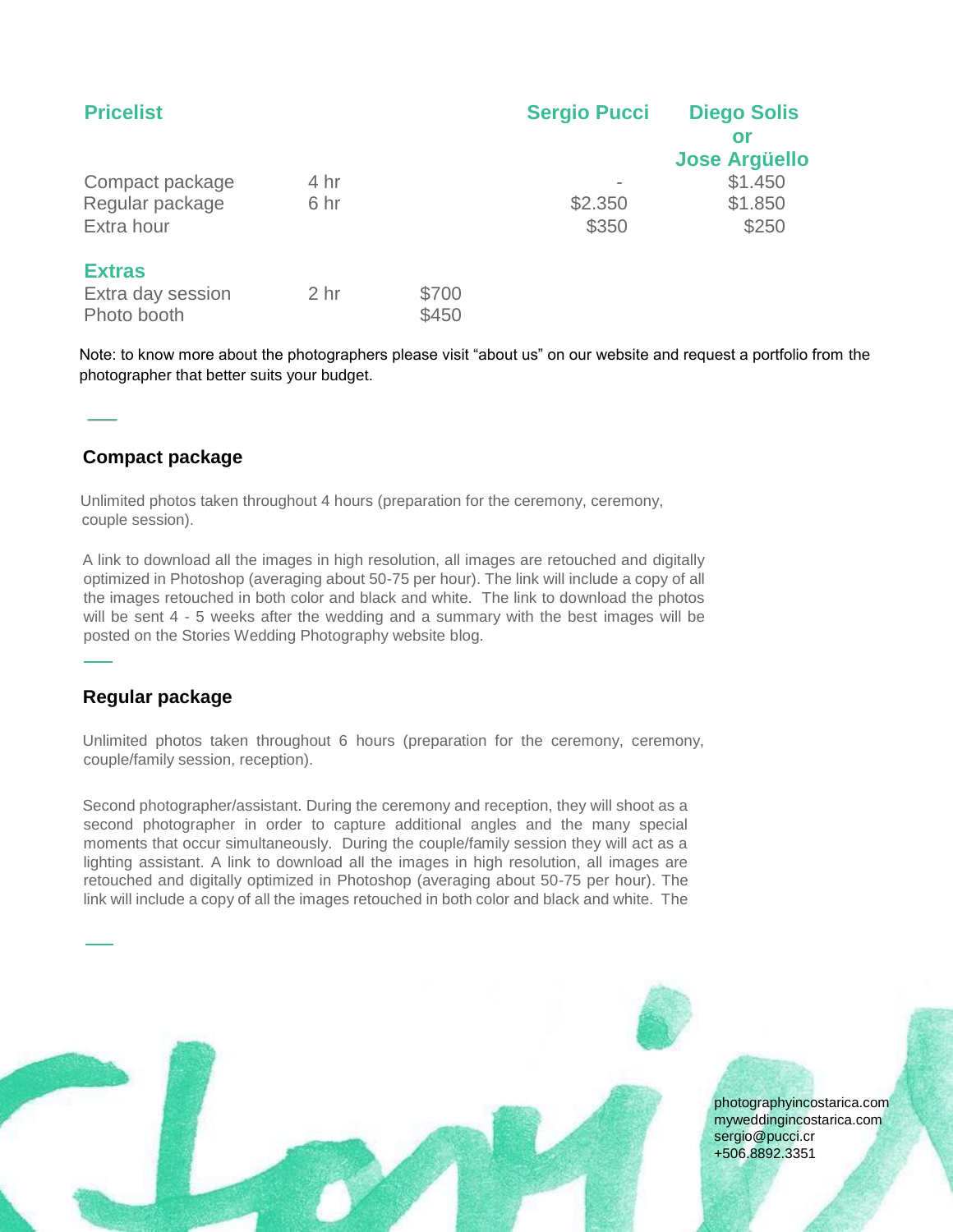link to download the photos will be sent  $4 - 5$  weeks after the wedding and a summary with the best images will be posted on the Stories Wedding Photography website blog.

## **Extra day session \$700**

It's a 2 hour session that can be held the evening before or the morning after the wedding. This allows us to set up a more relaxed atmosphere and to get more creative, interesting, and different locations. We will propose a variety of nearby settings depending on your interests: waterfall, beach, forest, unique architecture, even underwater - anything is possible!

The photographer and assistant will shoot the session together, using a lighting system, even for outdoor settings.

Or if you want we can shoot your rehearsal dinner, catamaran trip, trash the dress, you name it!

## **Photobooth \$450**

Guests and family will love this informal and unique way of capturing uninhibited moments. The photo booth is a small studio set up with lighting equipment manned by a second photographer. Unlimited photos will be taken for 2 hours after dinner, during shooting hours. Creative props allow booth users to add a touch of comedy to these portraits. (Props are not included).

## **Important notes**

All packages include two photographers, digital retouch of all the material, transportation, lodging, and full rights to print as many copies of the downloaded photos as you want.

A 50% advance is requested to book a date officially and all prices are subject to change until the deposit is made.

For more information go to **[www.myweddingincostarica.com](http://www.myweddingincostarica.com/)** [or](http://www.myweddingincostarica.com/) contact me at **asistente@pucci.cr**.



photographyincostarica.com myweddingincostarica.com sergio@pucci.cr +506.8892.3351